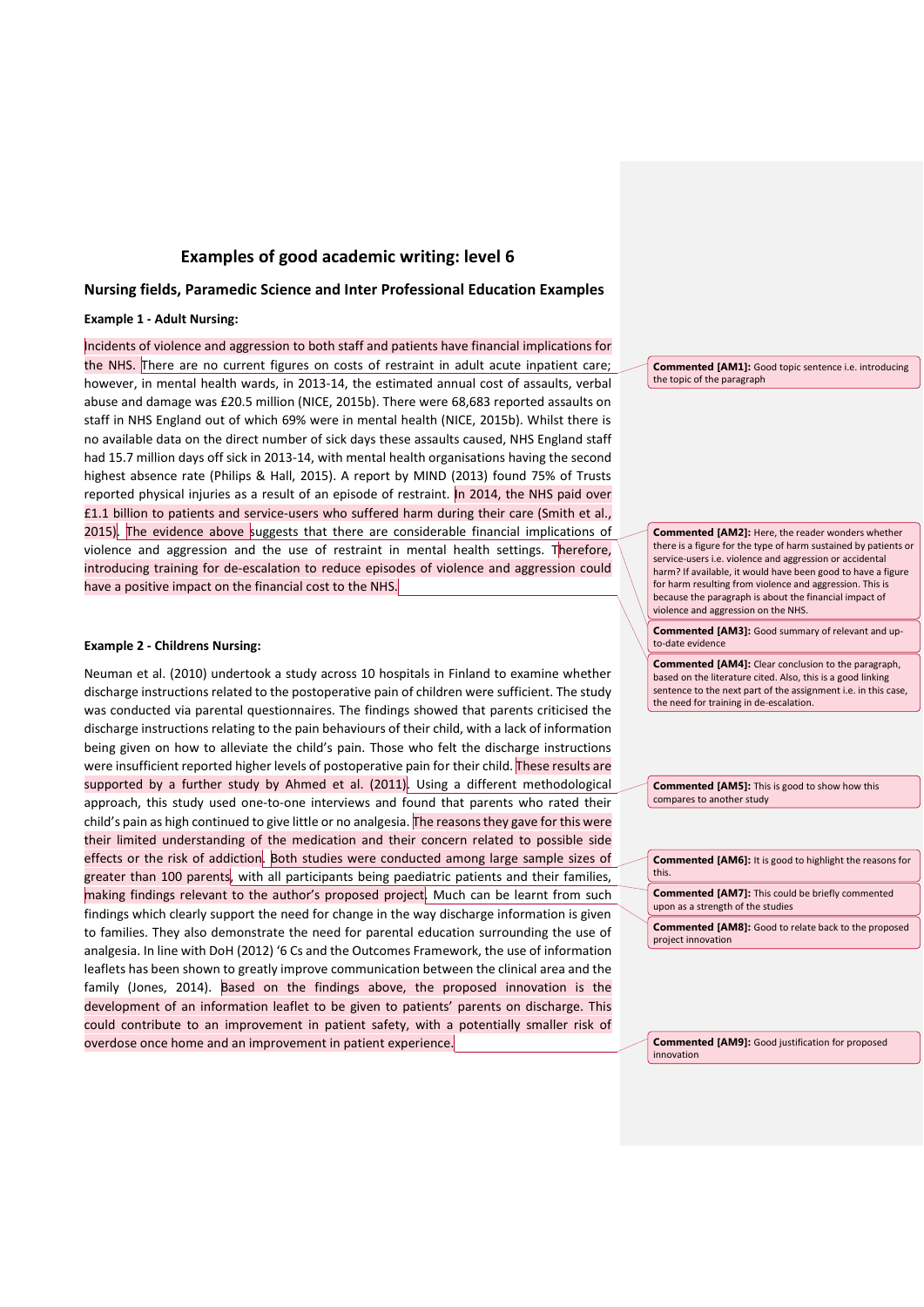**Example 3 - Paramedic Science: This is an extract of a critical reflection. This paragraph is well researched and shows good discussion. Before this paragraph, the student has critically analysed an assessment of a patient.** 

Reflecting upon this, it is clear that a patient who presents with arm weakness on the FAST assessment does not necessarily indicate the cause of the presenting complaint as a stroke. As a result, improvements need to be introduced prior to hospital, to not only ensure asymptomatic CVA patients receive optimal treatment within the recommended time, but also to stop patients who present as FAST- positive being misdiagnosed with a CVA. One could question whether paramedics' current patient assessment and management was acceptable clinical practice, if there is the possibility of a patient with a stroke not being recognised. However, it could be argued that paramedics are not experienced enough to overrule the FAST test if they believe the result to be inconclusive, without clarification from more comprehensive diagnostic tests in hospital. Thompson et al. (2014) suggested that improved tools are needed to accurately recognise strokes prior to hospital and there are alternatives available. The Melbourne Ambulance Stroke Screen (MASS), for example, could be adopted by UK paramedics as a new patient assessment tool for suspected CVA, which may improve the accuracy of stroke screening out-of-hospital (Brown et al., 2010). Compared with FAST, studies show that MASS is superior in both specificity and sensitivity. Another diagnostic tool, Recognition of Stroke in the Emergency Room (ROSIER) has also been shown to be superior to FAST, with a 38% higher sensitivity and 5% greater specificity (Green, 2012). Although this is a preferred tool for use in hospital, the ROSIER assessment utilises more precise information than FAST, including blood sugar, visual field assessment and documenting any history of seizures or unconsciousness, all of which a paramedic is capable of performing (Bluebell, 2010). Despite this, another study conducted by Smith (2012) found that ROSIER was not superior to FAST. Therefore, although this opens up an alternative option for recognition of stroke pre-hospitalisation, it would be necessary to ensure that ambulance crews are familiar and trained in using the ROSIER tool while being aware that the use of this tool would not guarantee significant improvements in stroke patient recognition and outcome (Makuna et al., 2013).

#### **Example 4 - Inter Professional Education:**

Inter-professional working is beneficial for staff and service user outcomes (Greetham et al., 2016; Taylor et al., 2017; WHO, 2010); however, it is often seen as difficult with numerous factors reported as adversely affecting the quality and frequency of inter-professional cooperation (Chen et al., 2016; Aslam, 2018). A factor often cited as problematic is communication (Dixon et al, 2015; Colaizzi et al., 2016; Janicek et al., 2018). Acronyms, abbreviations and jargon are often utilised by healthcare professionals, causing confusion, disharmony and ineffective teamwork within the multidisciplinary team (MDT) (Botha, 2017; Thomson et al., 2018). Whilst the literature reports abundant difficulties within interprofessional working, further studies suggest an effective leader can help to over-come these, particularly issues related to communication (Glaser, 2016; Iwata, 2017).

**Commented [AM10]:** Clear signposting.

**Commented [AM11]:** A reference would be needed, if not provided beforehand (it was).

**Commented [AM12]:** This should be written out in full the first time it is used (it was).

**Commented [AM13]:** A good example of analysis. **Commented [AM14]:** This paragraph is quite long and perhaps the writer could have started a new paragraph here. **Commented [AM15]:** Good to use other evidence and suggest alternatives.

**Commented [AM16]:** This might have been expanded upon.

**Commented [AM17]:** This is good to show how a tool differs from another.

**Commented [AM18]:** It might have been useful to expand on this i.e. in what way was it not superior?

**Commented [AM19]:** Effective conclusion to the paragraph.

**Commented [h20]:** Good to show breadth of reading/supporting evidence.

**Commented [h21]:** Good to give an example.